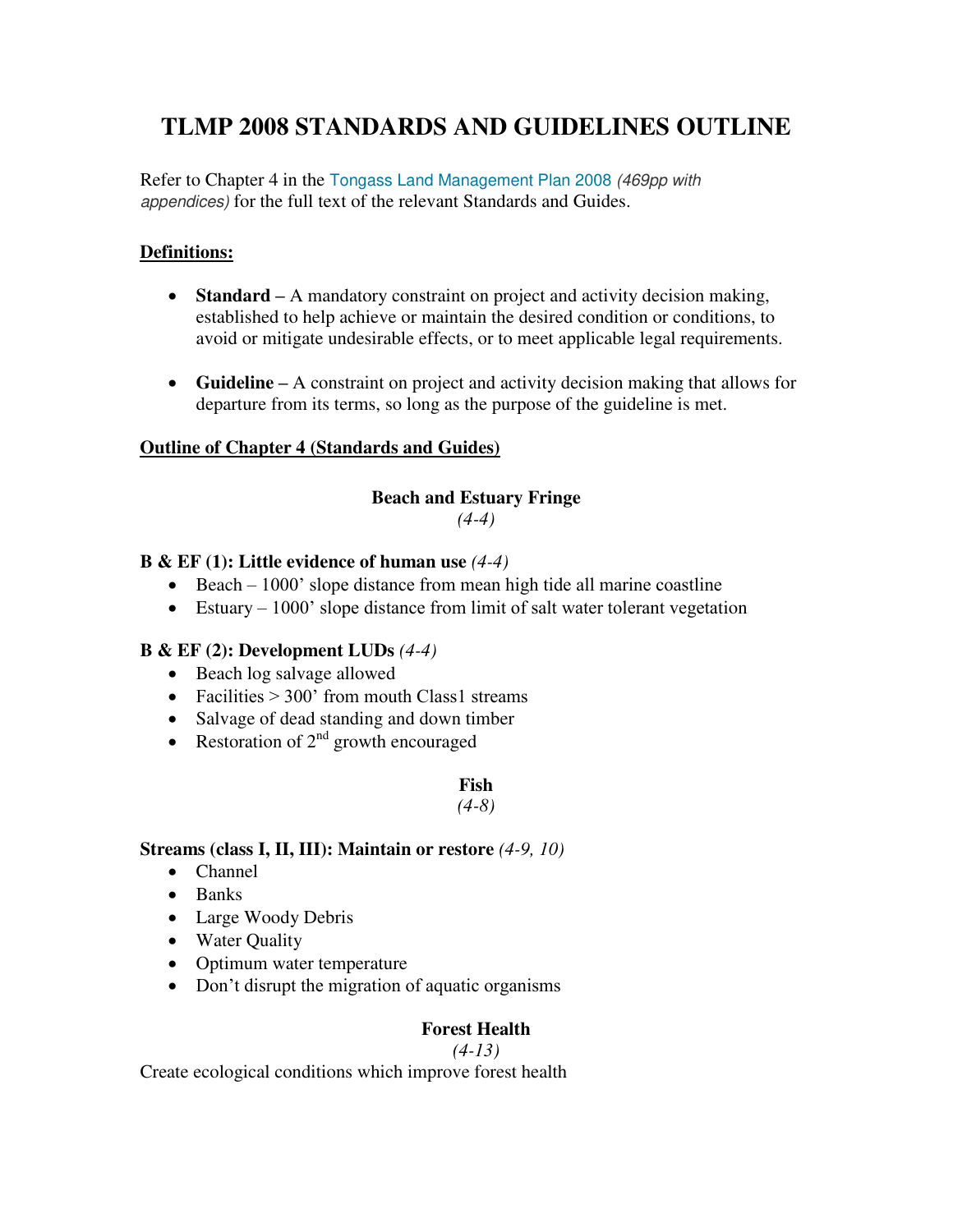## **Heritage Resources**

*(4-14)* 

Don't disturb

#### **Invasive Species**

*(4-20)* 

- Reduce population and size
- Use native species in restoration

## **Karst and Cave Resources**

*(4-21)* 

#### **Low vulnerability karstlands (vk):** *(4-22)*

• No special provisions

#### **Moderate vk:** *(4-22)*

Use existing roads and quarries

#### **High vk:** *(4-24)*

- Minimize clearing and grubbing
- Use fill type road construction, no cut and fill
- Use log stringer bridges over collapse features
- Use sediment traps and sediment control measures
- Same Season revegatation, native species
- No quarry development
- Work closely with Karst manager

#### **Young growth management on Karst:** *(4-25)*

- Precommercial thinning is appropriate on all karst lands
- Commercial thinning on low moderate karst. No slash in sink holes
- No commercial thinning in high value karst. 100' cave entrance and sinking stream, ¼ mile from swallow hole.
- All features buffered from center to lip, prefer zone one tree length in width around lip
- All timber felled away from feature, any falling into will be hand removed
- No yarding across features

#### **Salvage of wind throw on Karst:** *(4-25)*

- Appropriate on only low moderate
- Buffer 100' away from any feature

## **Plants**

#### *(4-42)*

Provide a sufficient buffer for all rare, threatened, sensitive and endangered plants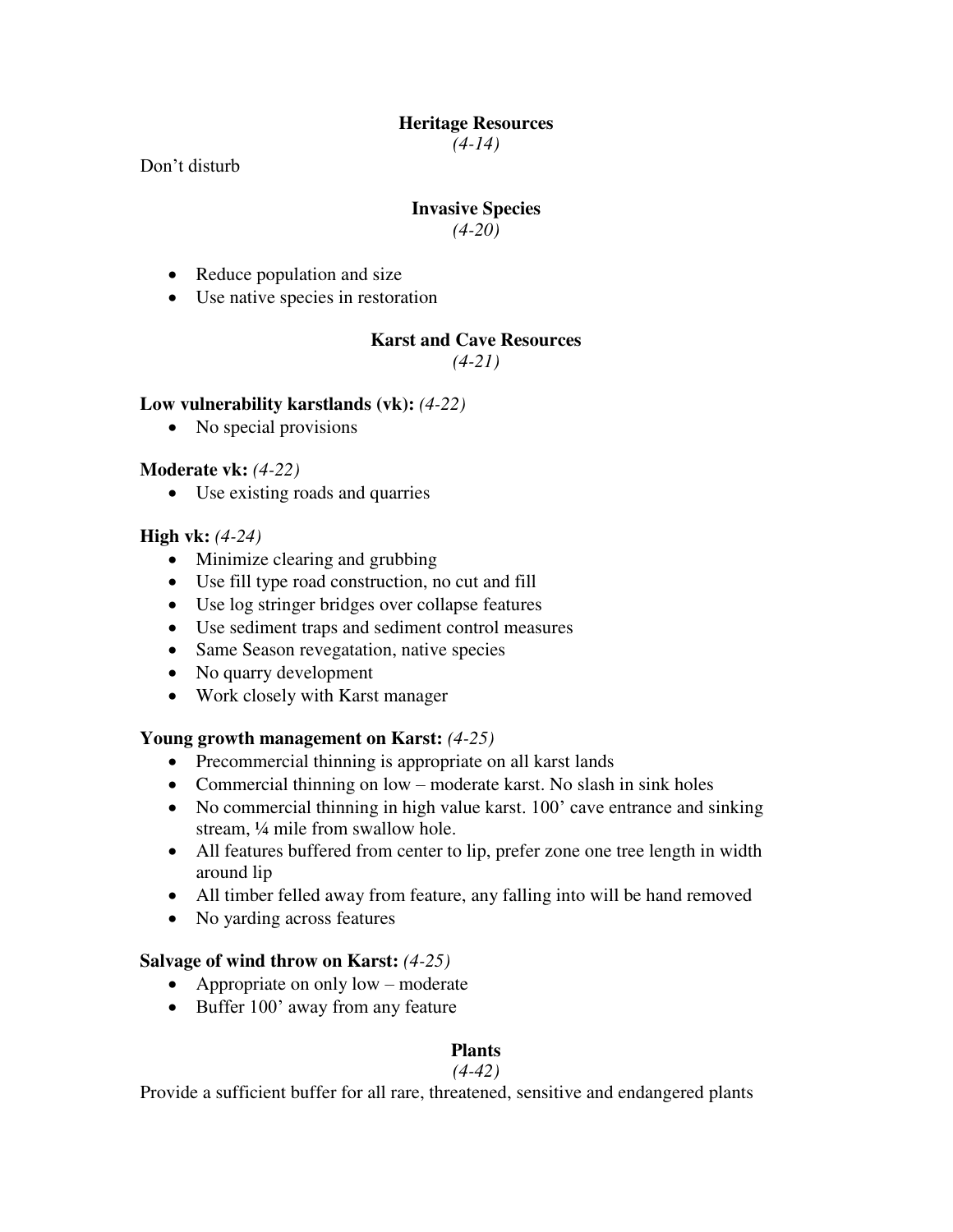## **Riparian**

#### *(4-61)*

## **Riparian Management Areas: Streamsides, lakes and flood plains** *(4-63)*

- No commercial timber harvest < 100' horizontal either side of Class I and Class II (and Class II tributaries) streams flowing into Class I.
- Not included are Class II flowing into ocean and Class II that flow into Class III and then into Class I
- Establish Windfirm Zone adjacent to RMA zone
- Provide protection for fish and wildlife during critical life cycle periods by using seasonal restrictions on harvest activities
- Use riparian corridors for wildlife travel corridors, both horizontal and vertical
- Manage road systems to protect RMA functions

## **Alluvial fan:** *(4-66)*

- Class I & II (direct) no commercial harvest  $\leq 100$ ' stream or within RMA (greater of active portion of the alluvial fan or 140' from channels). Remainder of fan harvest at rate of  $\leq 10\%$  of fan area per 30 years.
- Class II (non direct) & III No harvest within RMA (greater of active portion of the alluvial fan or 140' from channels). Remainder of fan harvest at rate of  $\leq 10\%$ of fan area per 30 years. Leave large trees, minimize soil disturbance, leave cull logs,
- Avoid roading, ensure fish passage

## **Flood Plain / Glacial Outwash:** *(4-68)*

- I & II (direct) no timber harvest  $\leq 100$ ' stream or within RMA (greatest of flood plain, riparian vegetation or soils, wetland fens or 130'). Manage beyond no harvest zone for windfirm buffer
- $II$  (non direct) III No harvest within RMA (greatest of flood plain, riparian vegetation or soils, wetland fens or 130'), with zone for wind firm buffer
- Minimize soil disturbance  $(5\%)$
- Ensure fish passage

## **High Gradient Contained:** *(4-70)*

- $II \& II$  (direct) No harvest < 100' stream. No harvest within RMA (greater of 100' or top of V notch *(side slope break)*), with windfirm buffer
- II (non direct) No harvest in RMA (greater of 100' or top of V notch *(side slope break)*) , with windfirm buffer
- $\bullet$  III No harvest RM (V notch), with windfirm buffer
- Minimize yarding corridors
- Ensure fish passage

## **Low Gradient Contained:** *(4-72)*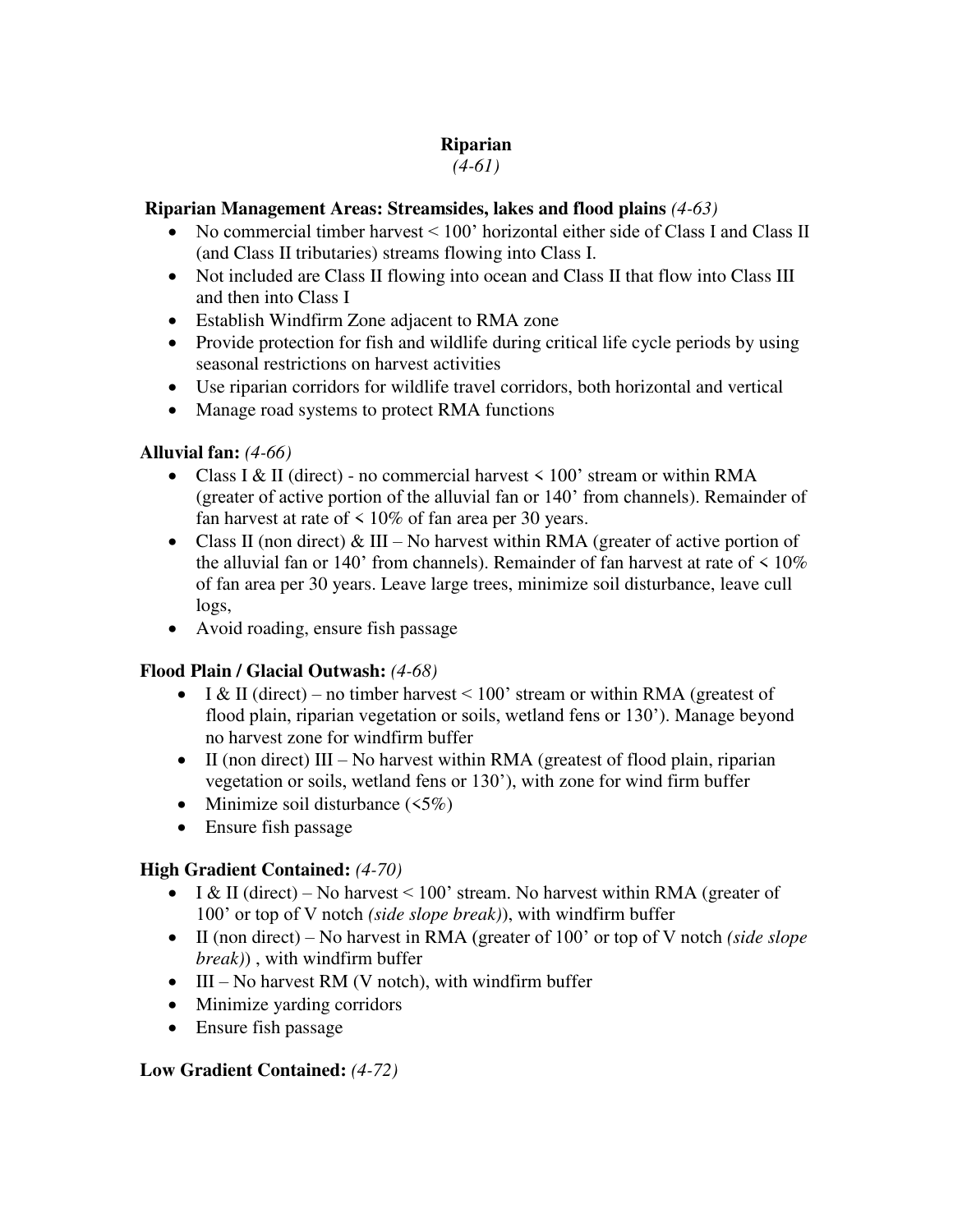- $II \& II$  (direct) No harvest < 100' stream or within RMA (within the sideslope break), with windfirm buffer
- $II$  (non direct) No harvest within RMA (greater of 100' or sideslope break), with windfirm buffer
- III No harvest within RMA (side-slope break) with windfirm buffer
- Fully suspend trees over bankfull stream, minimize corridors, <5% bared soil
- Ensure fish passage

#### **Moderate Gradient Contained:** *(4-74)*

- $I & II \text{ (direct)} No \text{ harvest} < 100' \text{ stream or RNA (channel side-slope break)}$ with windfirm buffer
- II (no direct) No harvest  $\leq 100$ ' or within RMA (side-slope break), with windfirm buffer
- $\bullet$  III No harvest within RMA (side-slope break) with windfirm buffer
- Fully suspend trees over bankfull stream, minimize corridors
- Ensure fish passage

#### **Moderate Gradient / Mixed Control** *(found between high gradient and flood plains): (4-76)*

- I & II (direct) No harvest  $\leq 100$ ' stream or within RMA (greatest of flood plain, riparian vegetation or soils, fens or 120') with wind firm buffer
- $II$  (non direct) III No harvest in RMA (greatest of flood plain, riparian vegetation or soils, fens or 120') with wind firm buffer
- Fully suspend trees over bankfull width stream, minimize corridors, baring of soil  $5\%$
- Ensure fish passage

#### **Palustrine:** *(4-78)*

- I & II (direct) No harvest  $\leq 100$ ' stream or within RMA (greatest of flood plain, riparian vegetation or soils or fens) with wind firm buffer
- $II$  (non direct) No harvest in RMA (greatest of flood plain, riparian vegetation or soils or fens) with wind firm buffer
- $\bullet$  III Consider no harvest
- Fully suspend trees over bankfull stream, minimize corridors, use wetland guidelines
- Ensure fish passage

#### **Lakes and Ponds:** *(4-80)*

- I (lakes with anadromous fish or high value fisheries) and II (lower value fisheries; lakes  $> 3$  acres) – No harvest  $\leq 100$ ' of lake margin or within RMA (greatest of riparian vegetation or soils, fens or height of one site tree) with wind firm buffer. Consider additional no harvest buffer for scenic, wildlife and other uses.
- II (low value fisheries; < 3 acres) Consider additional no harvest buffer for scenic, wildlife and other uses.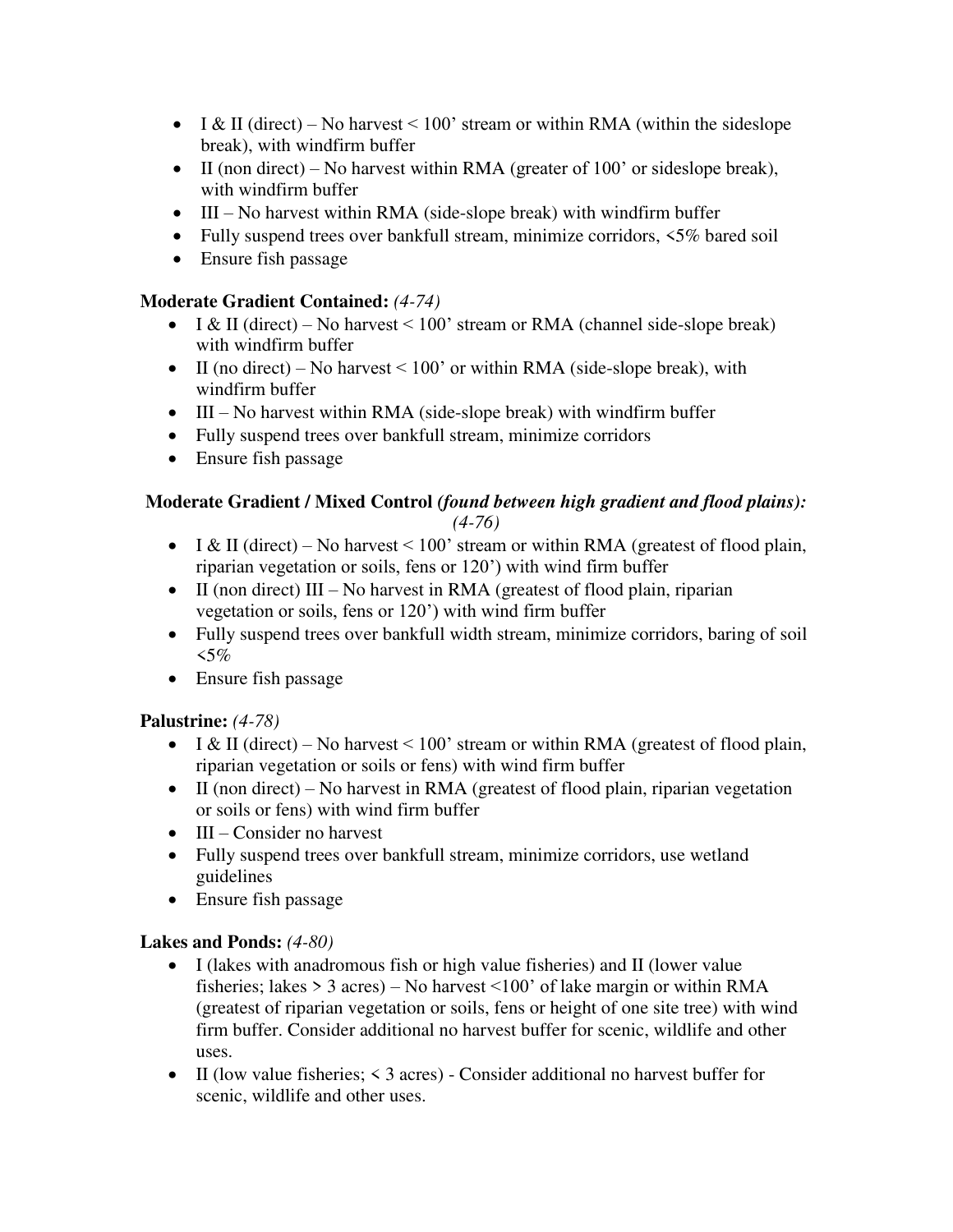• Minimize baring of soil  $\leq 1\%$ 

#### **Scenery**

*(4-83)* 

#### **High Scenic Integrity Areas:** *(4-84)*

- Low VAC (visual absorption capability) Single tree selection or group selection < 2 acres
- Intermediate VAC  $cc \sim 5{\text -}15$  acres
- $\bullet$  High VAC cc ~ 15-30 acres

#### **Moderate Scenic Areas:** *(4-85)*

- Low VAC Group selection  $\leq$  2 acres, cc  $\sim$  5-15 acres
- Intermediate  $VAC cc$  ~15-40 acres
- $\bullet$  High VAC cc ~40-60 acres

#### **Low Scenic Integrity:** *(4-85)*

- Low VAC cc ~15-40 acres
- Intermediate VAC cc  $\sim$  40-60 acres
- $\bullet$  High VAC cc ~60-100 acres

#### **Very Low Scenic Integrity:** *(4-85)*

- Low VAC cc ~50-75 acres
- Intermediate  $VAC cc \sim 80-100$  acres
- $\bullet$  High VAC cc ~80-100 acres

#### **Silvicultural Prescriptions other than clearcutting:** *(4-86)*

- Two aged management Retain 20-40% of trees and enlarge harvest area
- Uneven aged management Remove 5-20% for high to moderate integrity areas

#### **Soil and Water**

*(4-89)* 

- Protect and improve soil and water quality
- Minimize cumulative effects
- Avoid roading slopes  $>67\%$

#### **Threatened, Endangered and Sensitive Species**

*(4-95)* 

#### **Threatened or Endangered:** *(4-96)*

American Peregrine Falcon – Provide for protection and maintenance of habitats

• Protect foraging areas

#### **Sensitive:** *(4-97)*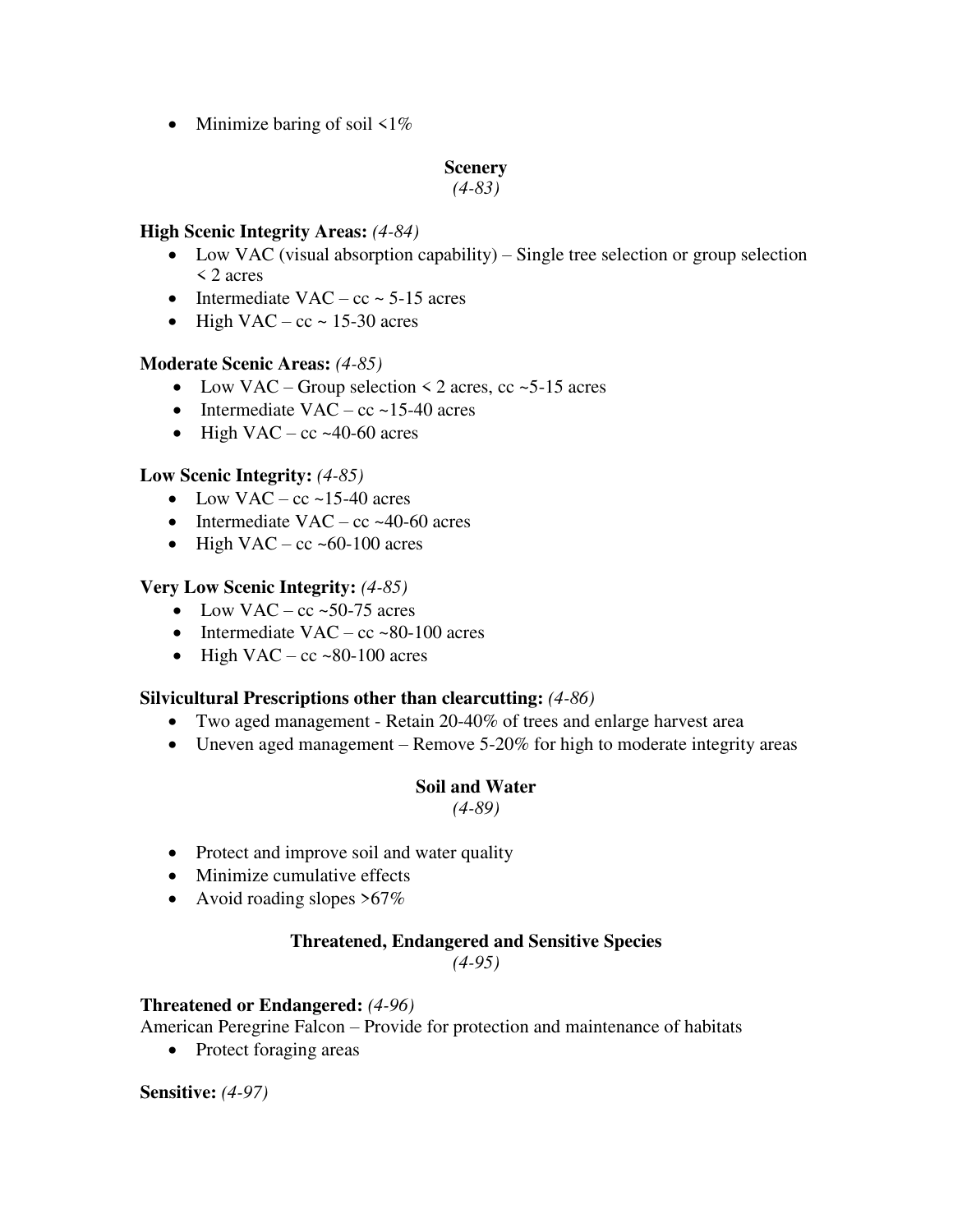Northern Goshhawk *(97)*

- preserve habitat around all nest sites
- Maintain an area >100 acres of POG (multi layered, >60% canopy, open understory, large trees >20"
- No harvest permitted
- Peales peregrine Falcon *(97)* 
	- protect and maintain habitat
	- Avoid activities within 2 miles of nest
	- Limit activities during nesting period (April 15-August 31)

Trumpeter Swan *(98)* 

- Preserve habitat
- Avoid disturbance, limit development to  $\frac{1}{2}$  mile of wetlands used for nesting, rearing, overwintering

Osprey *(98)* 

- Preserve habitat
- Establish > 330' radius zone around each nest tree
- Within zone prohibit disturbing activities
- Provide large trees for nesting, feeding and perching

## **Timber**

#### *(4-100)*

#### **Even Aged Management:** *(4-102)*

**Clearcutting -** Use only when best system to meet management objectives

- <100 acres in size (with environmental analysis <200 acres for natural biological hazards or <150 acres with approval of Forest Supervisor for other reasons)
- Leave strips between cc >5 acres

#### **2 Aged Systems:** *(4-103)*

- Green tree and snag retention
- Residual trees and patches will not be harvested later

#### **Uneven Aged Systems:** *(4-104)*

All timber types on the Tongass NF may be harvested using uneven aged systems

#### **Salvage Harvest:** *(4-104)*

- High priority
- No salvage in RMA without Line Officer approval

**Proportionality:** Consult Tongass Timber Reform Act, Sec. 301 & FSH 2409.18

## **Wetlands**

*(4-118)*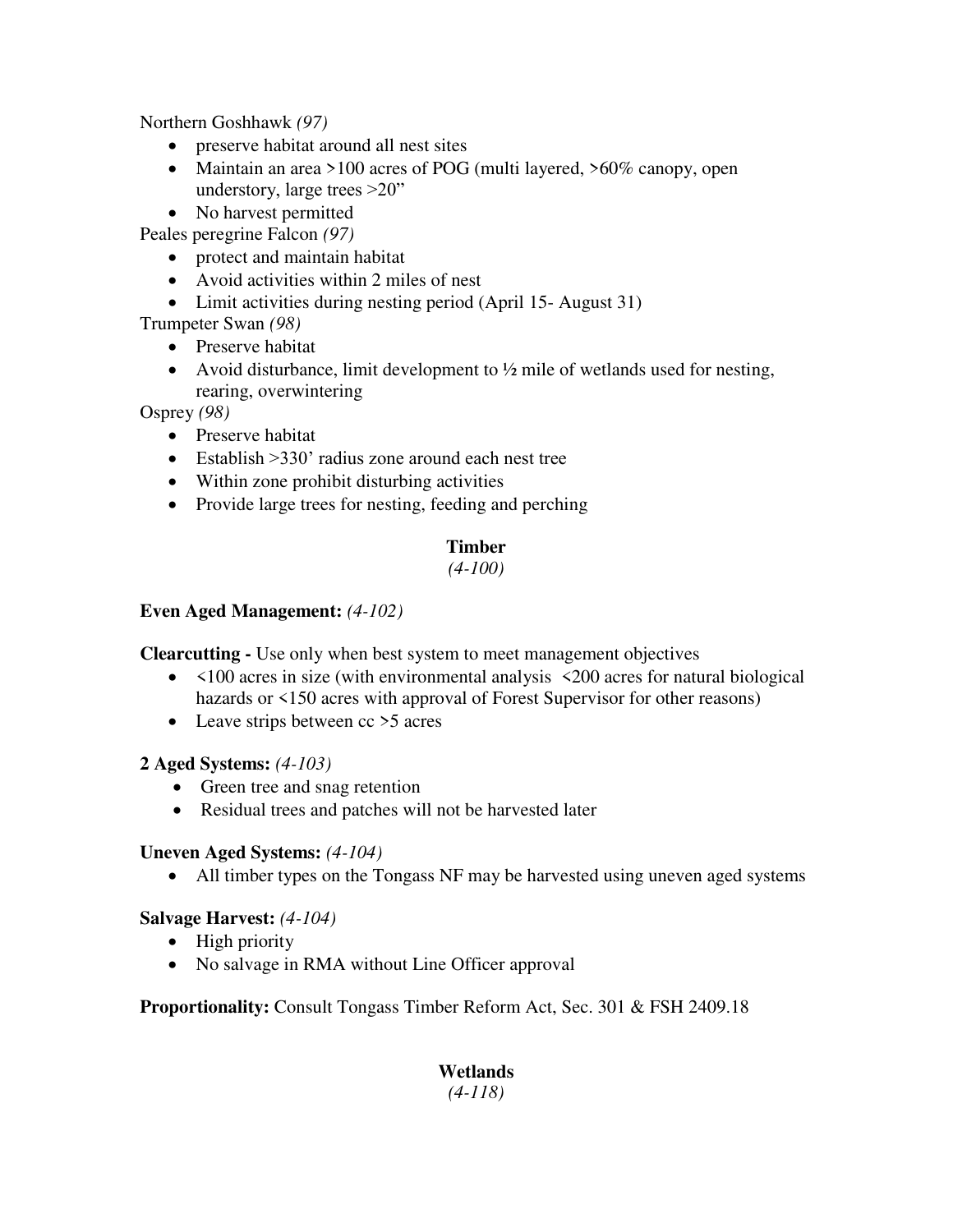#### **Wet**

- Use BMPs
- Harvest may occur in development LUDs

## **Wildlife**

*(4-119)* 

#### **Legacy Forest Structure (LFS)**

**High Risk VCUs –** concentrated past harvest (>33% of POG harvested or 67% POG will be harvested 49 VCUs) *(4-120)* 

 Within created openings (even aged or 2 aged harvest unit) >10 acres, 30% of area LFS retained (long term in clumps)

**Moderate Risk VCUs -** <33% POG harvested and 33-67% will be harvested (154 VCUs) *(4-121)* 

• Within created openings > 20 acres 15% area LFS retained

## **Lower Risk VCUs - <33% POG** harvested and <33% to be harvested (741 VCUs)

*(4-121)* 

• Within created openings >30 acres 10% LFS retained

#### **Reserve Tree/Cavity-Nesting Habitat:** *(4-122)*

- Legacy Forest Structure will provide where applied
- When not applied retain dead standing trees
- Preferably clumped, away from roads
- Retain live trees for snag recruits

#### **Landscape Connectivity:** *(4-122)*

- Provide OG corridors
- Use Beach Fringe Zones and RMAs in development LUDs

#### **Sitka Black Tailed Deer Habitat:** *(4-122)*

• ID and consider deer winter range in planning

#### **Bald Eagle Habitat:** *(4-123)*

Maintain long term nesting, perching and winter roosting habitat

#### **Bear Habitat:** *(4-123)*

• Protect bear foraging sites such as waterfalls

#### **Waterfowl and Shorebird Habitat:** *(4-124)*

• Maintain or enhance wetlands which receive significant use

#### **Heron and Raptor Nest Protection:** *(4-125)*